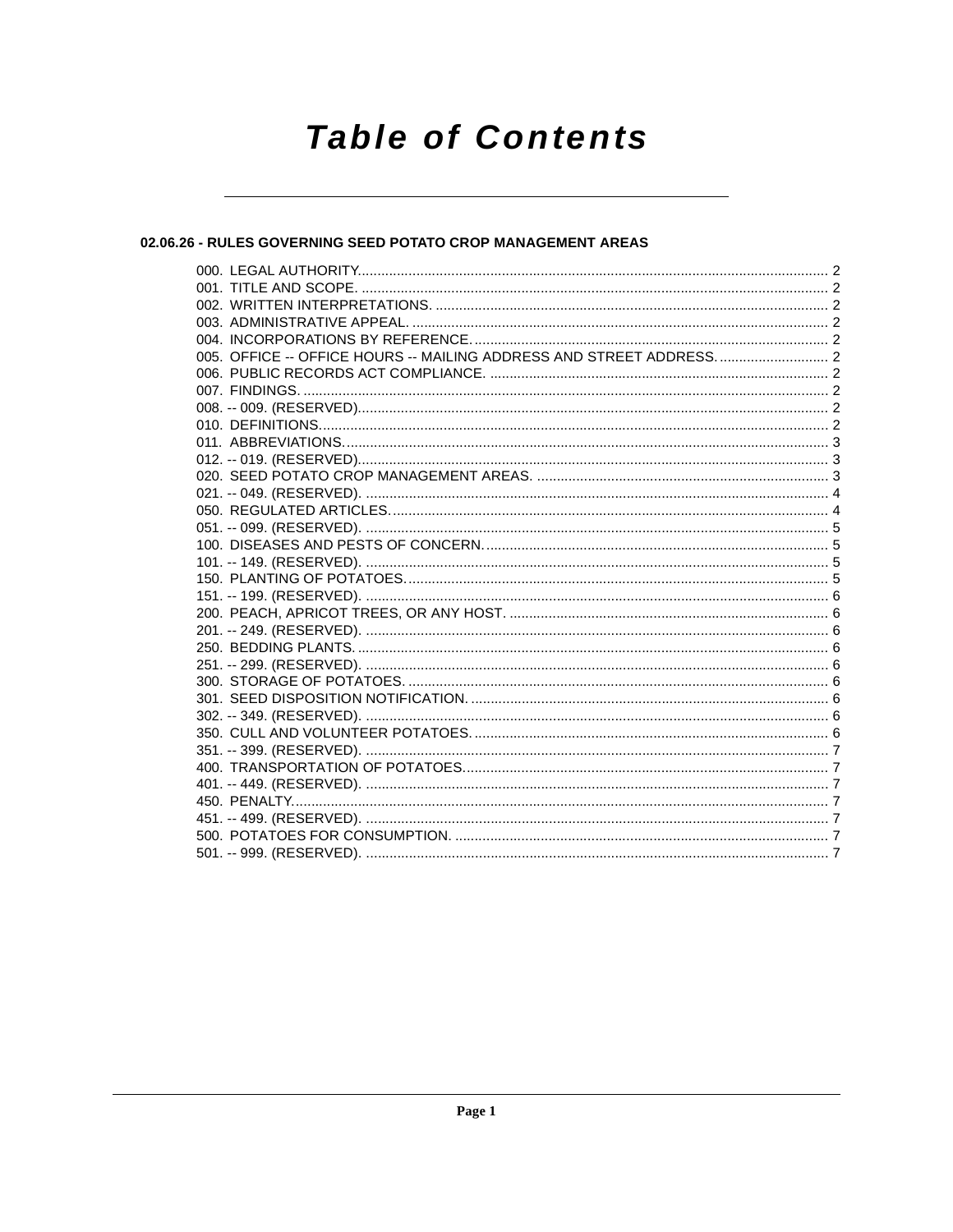#### **IDAPA 02 TITLE 06 CHAPTER 26**

# **02.06.26 - RULES GOVERNING SEED POTATO CROP MANAGEMENT AREAS**

## <span id="page-1-1"></span><span id="page-1-0"></span>**000. LEGAL AUTHORITY.**

This chapter is adopted under the legal authority of Title 22, Chapter 20, Idaho Code. (5-3-03)

## <span id="page-1-2"></span>**001. TITLE AND SCOPE.**

**01. Title**. The title of this chapter is "Rules Concerning Seed Potato Crop Management Areas". (5-3-03)

**02. Scope**. This chapter has the following scope: These rules shall govern the procedures for all potato management within Seed Potato Crop Management Areas in Idaho. The official citation of this chapter is IDAPA 02.06.26.000 et seq. For example, this section's citation is IDAPA 02.06.26.001.02. (5-3-03) 02.06.26.000 et seq. For example, this section's citation is IDAPA 02.06.26.001.02.

## <span id="page-1-3"></span>**002. WRITTEN INTERPRETATIONS.**

There are no written interpretations of these rules. (5-3-03)

#### <span id="page-1-4"></span>**003. ADMINISTRATIVE APPEAL.**

| There is no provision for administrative appeals before the ISDA under this chapter. Hearing and appeal rights are |            |
|--------------------------------------------------------------------------------------------------------------------|------------|
| pursuant to Title 67, Chapter 52, Idaho Code.                                                                      | $(5-3-03)$ |

#### <span id="page-1-5"></span>**004. INCORPORATIONS BY REFERENCE.**

There are no documents incorporated by reference in this chapter. (5-3-03)

## <span id="page-1-6"></span>005. OFFICE -- OFFICE HOURS -- MAILING ADDRESS AND STREET ADDRESS.

**01. Office Hours**. Office hours are 8 a.m. to 5 p.m., Mountain Time, Monday through Friday, except designated by the State of Idaho. (5-3-03) holidays designated by the State of Idaho.

**02.** Mailing Address. The mailing address for the central office is Idaho State Department of are, P.O. Box 790, Boise, Idaho 83701. (5-3-03) Agriculture, P.O. Box 790, Boise, Idaho 83701.

**03. Street Address**. The central office is located at 2270 Old Penitentiary Road, Boise, Idaho 83712. (5-3-03)

#### <span id="page-1-7"></span>**006. PUBLIC RECORDS ACT COMPLIANCE.**

These rules are public records available for inspection and copying at the department. (5-3-03)

## <span id="page-1-8"></span>**007. FINDINGS.**

The adoption of this rule will confer benefits to the seed potato industry. The establishment of Seed Potato Crop Management Areas was requested by the growers in each Seed Potato Crop Management Area pursuant to Section 22-2017, Idaho Code. The proposed rule is necessary to prevent the introduction of pests and diseases of significance into the Seed Potato Crop Management Areas. (5-3-03)

# <span id="page-1-9"></span>**008. -- 009. (RESERVED).**

#### <span id="page-1-12"></span><span id="page-1-10"></span>**010. DEFINITIONS.**

The Department adopts the definitions set forth in Sections 22-501 and 22-2005, Idaho Code and in addition as used in this chapter: (5-3-03)

**01. Cull Potatoes**. Cull potatoes shall be defined as those potatoes not useable for planting or consumption.

<span id="page-1-13"></span><span id="page-1-11"></span>**02. Grower**. Any person who plants and cultivates more than fifteen one-hundredths (.15) acres of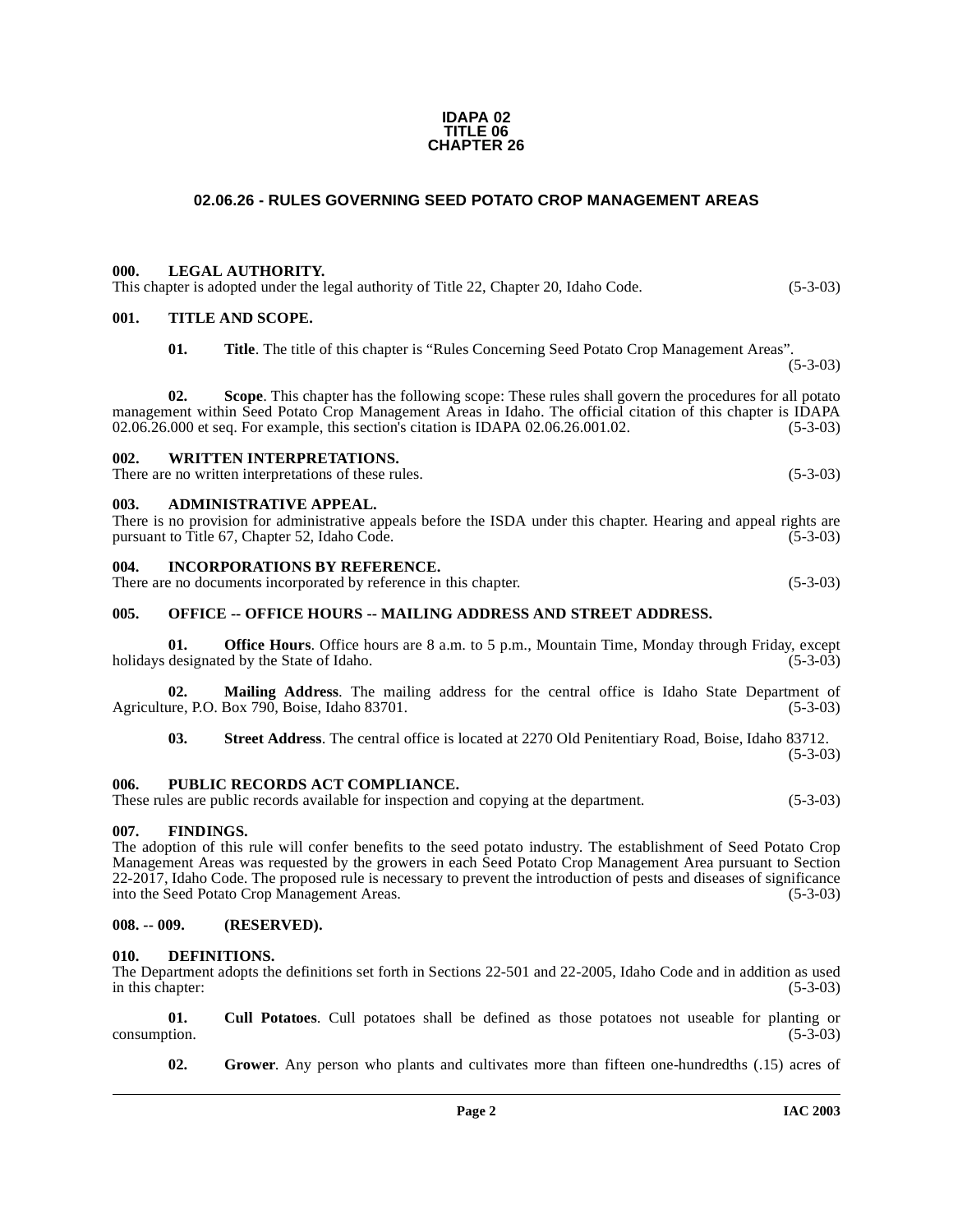**Page 3 IAC 2003**

#### **IDAHO ADMINISTRATIVE CODE IDAPA 02.06.26 - Seed Potato Idaho Department of Agriculture**

potatoes within a Seed Potato Crop Management Area. (5-3-03)

**03. Volunteer Potatoes**. Volunteer potatoes shall be defined as any residue left in a field from previous years of production which has sprouted and is growing. (5-3-03)

# <span id="page-2-0"></span>**011. ABBREVIATIONS.**

<span id="page-2-8"></span><span id="page-2-6"></span><span id="page-2-4"></span><span id="page-2-3"></span>**01.** ICIA. Idaho Crop Improvement Association. (5-3-03)

## <span id="page-2-1"></span>**012. -- 019. (RESERVED).**

## <span id="page-2-2"></span>**020. SEED POTATO CROP MANAGEMENT AREAS.**

**01. Fremont Seed Potato Crop Management Area**. That portion of Fremont county described as follows: Beginning at a point which is the southwest corner of Section 16, Township 7 North, Range 43 East, Boise, Meridian, Fremont County, Idaho; Thence north approximately 1 mile to the northwest corner of Section 16, Township 7 North, Range 43 East; Thence west approximately 2 miles to the southwest corner of Section 7, Township 7 North, Range 43 East; Thence north approximately 1 mile to the northwest corner of Section 7, Township 7 North, Range 43 East; Thence west approximately 3 miles to the southwest corner of Section 3, Township 7 North, Range 42 East; Thence north approximately 2 miles to the northwest corner of Section 34, Township 8 North, Range 42 East; Thence west approximately 2 miles to the southwest corner of Section 29, Township 8 North, Range 42 East; Thence north approximately 1-3/8 miles to the center line of Fall River; Thence northwest along Fall River approximately 1-1/8 miles to where Fall River intersects the west line of Section 8, Township 8 North, Range 41 East; Thence north approximately 1-7/8 miles to the northwest corner of Section 7, Township 18 North, Range 41 East; Thence west approximately 2 miles to the southwest corner of Section 2, Township 8 North, Range 41 East; Thence north approximately 1 mile to the northwest corner of Section 2, Township 8 North, Range 41 East; Thence west approximately 1/4 of 1 mile; Thence north along an existing road approximately 4 miles; Thence northeasterly along said road approximately 1-1/10 miles to the northwest corner of Section 11, Township 9 North, Range 41 East; Thence north approximately 1 mile to the northwest corner of Section 2, Township 9 North, Range 41 East; Thence east approximately 14 miles to the northeast corner of Section 1, Township 9 North, Range 43 East; Thence south approximately 2 miles to the southeast corner of Section 12, Township 9 North, Range 43 East; Thence east approximately 4 miles to the northeast corner of Section 15, Township 9 North, Range 44 East, which is the west boundary line of the Targhee National Forest; Thence south along said forest boundary approximately 3 miles to the southeast corner of Section 27, Township 9 North, Range 44 East; Thence east continuing along said forest boundary approximately 2 miles to the northeast corner of Section 36, Township 9 North, Range 44 East; Thence south along said forest boundary approximately 1 mile to the east 1/4 corner of Section 1, Township 8 North, Range 44 East; Thence east continuing along said forest boundary approximately 2 miles to the east 1/4 corner of Section 5, Township 8 North, Range 45 East; Thence south continuing along said forest boundary approximately 5 miles to the east 1/4 corner of Section 32, Township 8 North, Range 45 East; Thence east continuing along said forest boundary approximately 1-1/2 miles to the center of Section 34, Township 8 North, Range 45 East; Thence south continuing along said forest boundary approximately 1-1/8 miles to the center line of Bitch Creek; Thence southwesterly along the center line of Bitch Creek approximately 10-1/2 miles to the confluence of Bitch Creek with the Teton River; Thence westerly 8 miles along the center line of the Teton River to the west line of Section 21, Township 7 North, Range 43 East; Thence north approximately 1/10 of a mile to the southwest corner of Section 16, Township 7 North, Range 43 East and the point of beginning. (5-3-03)

#### <span id="page-2-7"></span>**02. Teton And Portions Of Madison County Seed Potato Crop Management Area**. (5-3-03)

**a.** All of Teton County, Idaho; (5-3-03)

**b.** That portion of Madison County, Idaho, located in Township 6 North and Township 7 North lying East of Canyon Creek; and (5-3-03)

**c.** That portion of Madison County, Idaho located in Township 6 North, Range 42 East which includes portions of Sections 11 and 13 located south of Highway 33 and all of Sections 14, 15, 23, and 24. (5-3-03)

<span id="page-2-5"></span>**03. Lost River Seed Potato Crop Management Area**. Those portions of Butte and Custer Counties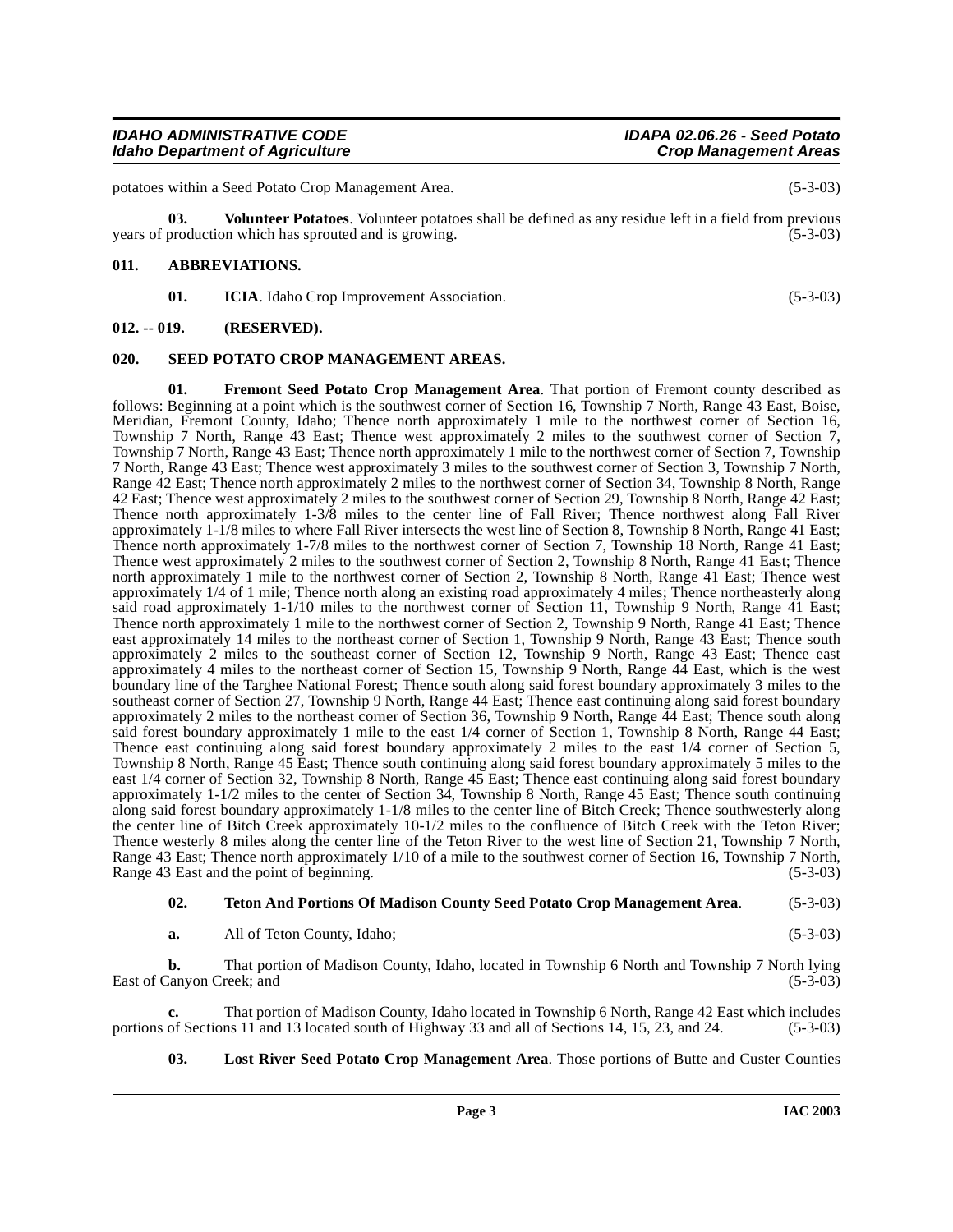within Township 3 North to Township 7 North and Range 23 East to Range 27 East. (5-3-03)

**04. Caribou And Franklin County Seed Potato Crop Management Area**. All of Caribou County, Idaho and all of Franklin County, Idaho.

## <span id="page-3-3"></span><span id="page-3-2"></span>**05. Almo Valley Bridge Seed Potato Crop Management Area**. (5-3-03)

**a.** That portion of Cassia County, Idaho located in Township 16 South, Range 24 East which includes all of Sections 1, 2, 3, 4, 9, 10, 11, 12, 13, 14, 15, 16, 21, 22, 23, 24, 25, 26, 27, 28, 33, 34, 35, and 36; (5-3-03)

**b.** That portion of Cassia County, Idaho located in Township 15 South, Range 24 East which includes all of Sections 1, 2, 3, 4, 9, 10, 11, 12, 13, 14, 15, 16, 21, 22, 23, 24, 25, 26, 27, 28, 33, 34, 35, and 36; (5-3-03)

**c.** That portion of Cassia County, Idaho located in Township 14 South, Range 24 East which includes all of Section 36;  $(5-3-03)$ 

**d.** That portion of Cassia County, Idaho located in Township 14 South, Range 25 East which includes tions 19, 20, 29, 30, 31, and 32: all of Sections 19, 20, 29, 30, 31, and 32;

**e.** That portion of Cassia County, Idaho located in Township 15 South, Range 25 East which includes all of Sections 5, 6, 7, 8, 18, 19, 20, 29, 30, 31, 32 and the Northeast ¼ of Section 33; (5-3-03)

**f.** That portion of Cassia County, Idaho located in Township 16 South, Range 25 East which includes ctions 7, 8, 9, 10, 11, 12, 13, 14, 15, 16, 17, 19, 20, 29, 30, 31, 32, 33, 34, 35, and 36; (5-3-03) all of Sections 7, 8, 9, 10, 11, 12, 13, 14, 15, 16, 17, 19, 20, 29, 30, 31, 32, 33, 34, 35, and 36; (5-3-03)

**g.** That portion of Cassia County, Idaho located in Township 16 South, Range 26 East; and (5-3-03)

**h.** That portion of Cassia County, Idaho located in Township 16 South, Range 27 East which includes all of Sections 2, 3, 4, 5, 6, 7, 8, 9, 10, 11, 14, 15, 16, 17, 18, 19, 20, 21, 22, 23, 26, 27, 28, 29, and 30. (5-3-03)

#### <span id="page-3-7"></span>**06. Ririe Reservoir Seed Potato Crop Management Area**. (5-3-03)

```
a. That portion of Bonneville County, Idaho located in Township 3 North, Range 40 East which 
includes all of Sections 19, 20, 21, 22, 25, 26, 27, 28, 29, 30, 31, 33, 34, 35, and 36; (5-3-03)
```
**b.** That portion of Bonneville County, Idaho located in Township 3 North, Range 41 East which includes all of Sections 8, 15, 16, 17, 18, 20, 21, 22, 26, 27, 28, 29, 30, 31, 32, 33, 34, 35, and 36; (5-3-03)

**c.** That portion of Bonneville County, Idaho located in Township 2 North, Range 42 East which includes all of Sections 3, 4, 5, 6, 7, 8, 9, 10, 15, 16, 17, 18, 19, 20, 21, 22, 27, 28, 29, 30, 31, 32, 33, and 34; and (5-3-03)

**d.** That portion of Bonneville County, Idaho located in Township 3 North, Range 42 East which includes all of Sections  $31, 32,$  and  $33.$  (5-3-03)

# <span id="page-3-0"></span>**021. -- 049. (RESERVED).**

#### <span id="page-3-1"></span>**050. REGULATED ARTICLES.**

<span id="page-3-6"></span><span id="page-3-5"></span><span id="page-3-4"></span>**01. Irish Potato**. All plants and plant parts of the Irish potato, Solanum tuberosum. (5-3-03)

**02. Green Peach Aphid Hosts**. All plants which are hosts to the green peach aphid, Myzus persicae, including but not limited to peach and apricot trees and bedding plants. (5-3-03)

**03.** Any Host. Any host which may spread or assist in the spread of any of the diseases or pests of  $(5-3-03)$ concern (5-3-03)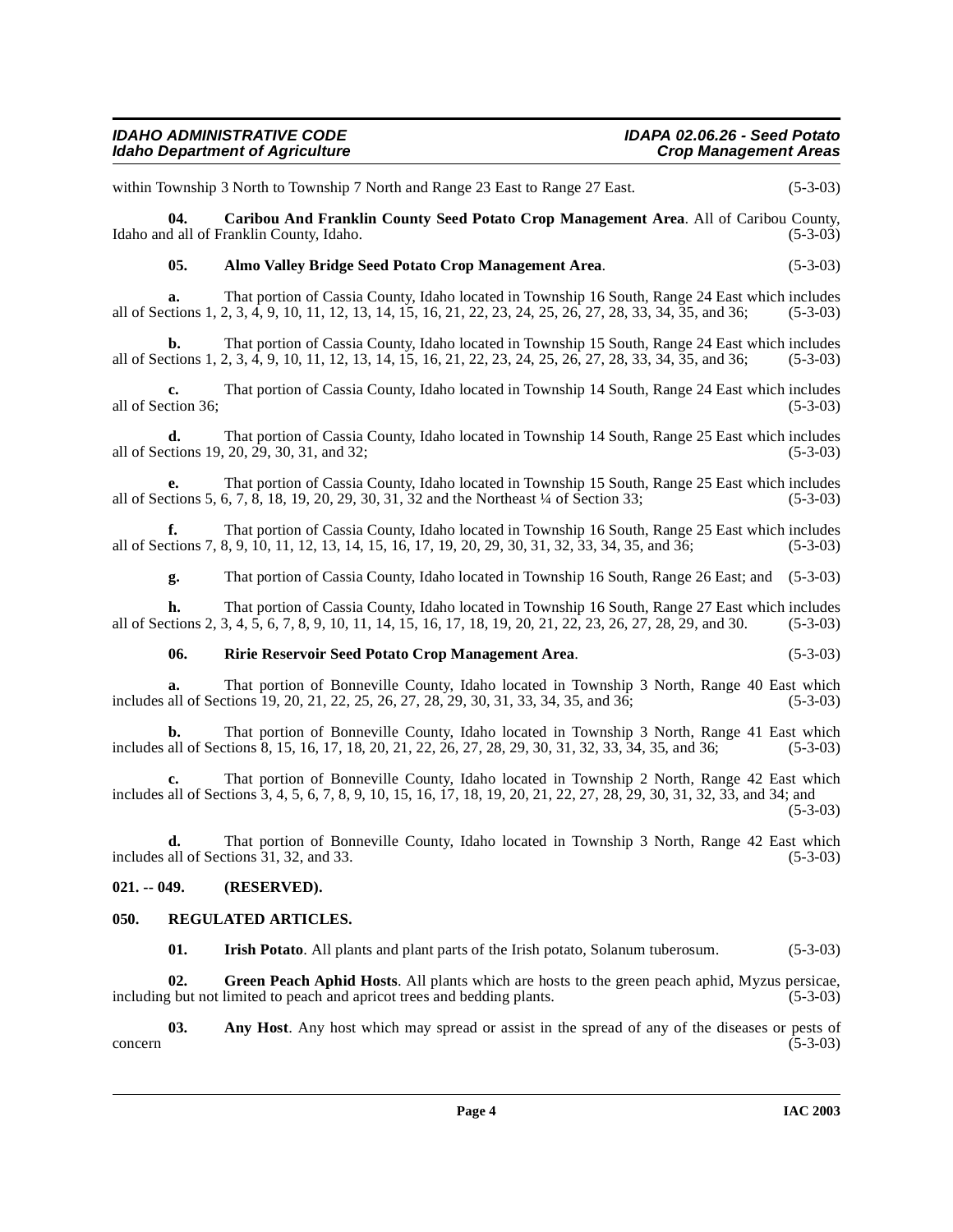| <b>IDAHO ADMINISTRATIVE CODE</b>       | IDAPA 02.06.26 - Seed Potato |
|----------------------------------------|------------------------------|
| <b>Idaho Department of Agriculture</b> | <b>Crop Management Areas</b> |

<span id="page-4-9"></span>**04. Equipment**. All ground working, earth moving, or potato handling equipment shall be cleaned of soil and plant debris and disinfected before entering the Seed Potato Crop Management Areas in order to prevent the introduction of disease(s) or pest(s) of concern. (5-3-03)

## <span id="page-4-0"></span>**051. -- 099. (RESERVED).**

## <span id="page-4-8"></span><span id="page-4-1"></span>**100. DISEASES AND PESTS OF CONCERN.**

**01. Introduction Of Pests**. Introduction into the Seed Potato Crop Management Areas of any of the pests or diseases listed in this Section by a contaminated vehicle or any other means shall constitute a violation of this  $rule.$  (5-3-03)

<span id="page-4-18"></span><span id="page-4-14"></span><span id="page-4-13"></span><span id="page-4-12"></span><span id="page-4-10"></span><span id="page-4-5"></span>

| 02. | <b>Leaf Roll.</b> Net necrosis or leaf roll, caused by potato leaf roll virus.                                                                                                                                                                                                                                  | $(5-3-03)$ |
|-----|-----------------------------------------------------------------------------------------------------------------------------------------------------------------------------------------------------------------------------------------------------------------------------------------------------------------|------------|
| 03. | <b>Ring Rot.</b> Ring rot, Corynebacterium sepedonicum.                                                                                                                                                                                                                                                         | $(5-3-03)$ |
| 04. | Columbia Root Knot Nematode. Columbia root knot nematode, Meloidogyne chitwoodii.                                                                                                                                                                                                                               | $(5-3-03)$ |
| 05. | <b>Green Peach Aphid.</b> Green peach aphid, Myzus persicae, a vector of the leaf roll virus.                                                                                                                                                                                                                   | $(5-3-03)$ |
| 06. | <b>Northern Root Knot Nematode.</b> Northern root knot nematode, Meloidogyne hapla.                                                                                                                                                                                                                             | $(5-3-03)$ |
| 07. | <b>Corky Ring Spot.</b> Corky ring spot, a disease caused by tobacco rattle virus.                                                                                                                                                                                                                              | $(5-3-03)$ |
| 08. | Powdery Scab. Powdery scab, Spongospora subterranea (Wallr.) Lagerh. f. sp. subterranea.                                                                                                                                                                                                                        | $(5-3-03)$ |
| ΛΛ. | $\alpha$ . I. I. $\alpha$ is $\alpha$ is $\alpha$ is $\alpha$ is the set of $\alpha$ is $\alpha$ is $\alpha$ is the set of $\alpha$ is $\alpha$ is $\alpha$ is the set of $\alpha$ is $\alpha$ is $\alpha$ is the set of $\alpha$ is $\alpha$ is $\alpha$ is the set of $\alpha$ is $\alpha$ is $\alpha$ is $\$ |            |

<span id="page-4-7"></span>**09. Stubby Root Nematode**. Stubby root nematode, Paratrichodorus pachydermus, Paratrichodorus christiei, Trichodorus primitivus. (5-3-03)

<span id="page-4-20"></span><span id="page-4-19"></span><span id="page-4-17"></span><span id="page-4-16"></span><span id="page-4-15"></span>**10. Potato Late Blight**. Potato late blight, a disease caused by Phytophthora infestans. (5-3-03)

## <span id="page-4-2"></span>**101. -- 149. (RESERVED).**

# <span id="page-4-3"></span>**150. PLANTING OF POTATOES.**

**01. Seed Potato Crop Management Area**. No person shall plant any potatoes in any of the Seed Potato Crop Management Areas except those which have met standards for recertification of the ICIA or equivalent agency of another state or political jurisdiction in accordance with Section 22-503, Idaho Code. (5-3-03) agency of another state or political jurisdiction in accordance with Section 22-503, Idaho Code.

**02. Certification**. All plantings of potatoes shall be entered for certification with ICIA. The ISDA shall be notified by ICIA of any lots of potatoes rejected. Exceptions: (5-3-03)

<span id="page-4-4"></span>**a.** All plantings of potatoes in Lost River Seed Potato Crop Management Area; and (5-3-03)

<span id="page-4-11"></span><span id="page-4-6"></span>**b.** All plantings of potatoes in home gardens which are fifteen one-hundredths (.15) acre or less.

(5-3-03)

**03. Home Gardens**. Potatoes planted in home gardens within a Seed Potato Crop Management Area shall be subject to inspection by the ISDA for the pests and diseases listed in Section 100. ISDA shall ensure that proper control measures shall be taken. (5-3-03)

**04. Control**. The grower shall spray with a pesticide or take other control measures approved by ISDA when potato late blight is found within a twenty-five (25) mile radius of a Seed Potato Crop Management Area boundary except the Lost River Seed Potato Crop Management Area. A grower in the Lost River Seed Potato Crop Management Area shall spray with a pesticide or take other control measures approved by ISDA when potato late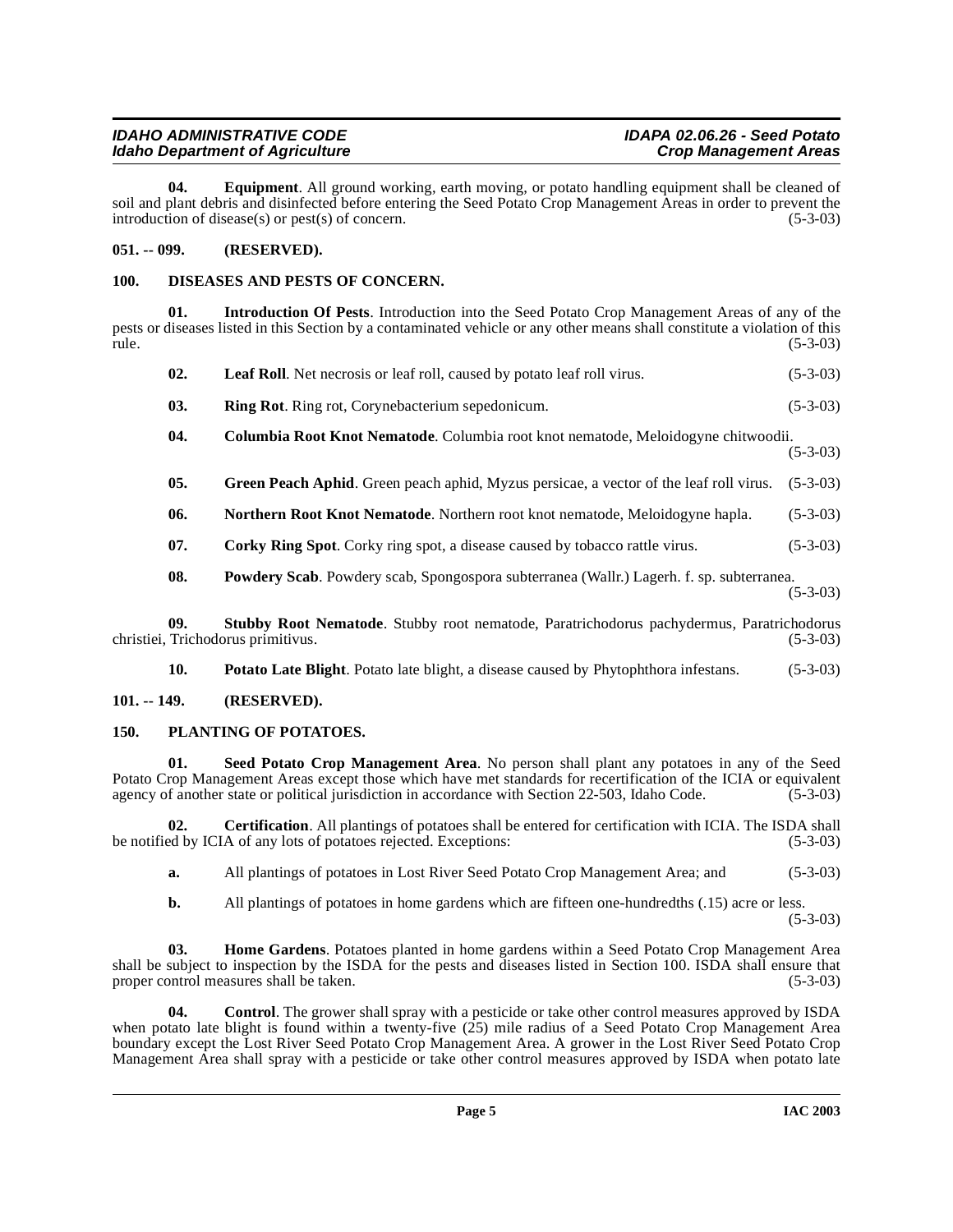| <b>IDAHO ADMINISTRATIVE CODE</b>       | IDAPA 02.06.26 - Seed Potato |
|----------------------------------------|------------------------------|
| <b>Idaho Department of Agriculture</b> | <b>Crop Management Areas</b> |

blight is found within the boundaries of the Lost River Seed Potato Crop Management Area. (5-3-03)

#### <span id="page-5-0"></span>**151. -- 199. (RESERVED).**

#### <span id="page-5-13"></span><span id="page-5-1"></span>**200. PEACH, APRICOT TREES, OR ANY HOST.**

Peach, apricot trees, or any host of green peach aphid growing in Seed Potato Crop Management Areas shall be controlled with an ISDA approved pesticide.

#### <span id="page-5-2"></span>**201. -- 249. (RESERVED).**

#### <span id="page-5-10"></span><span id="page-5-3"></span>**250. BEDDING PLANTS.**

<span id="page-5-9"></span>**01. Aphid Inspection**. All bedding plants shall be subject to inspection by the Director for aphids. If aphids are found, the plants shall be treated by a method approved by the Director. Such methods may include destruction of infested plants. (5-3-03)

<span id="page-5-17"></span>**02. Treatment For Infestation**. Bedding plants in transit to Seed Potato Crop Management Areas shall be subject to inspection for aphids and if found infested, shall be treated in a manner approved by the Director before delivery into Seed Potato Crop Management Areas. (5-3-03)

<span id="page-5-19"></span>**03. Treatment Of Property**. The Director may order treatment of property on which there are bedding cut floral arrangements where he determines such treatment is necessary to control aphids. (5-3-03) plants or cut floral arrangements where he determines such treatment is necessary to control aphids.

<span id="page-5-18"></span>**04. Treatment Of Cemeteries**. All cemeteries within Seed Potato Crop Management Areas shall be sprayed or controlled for insects immediately after the Memorial Day holiday. Such spraying or control shall be done<br>in compliance with all State and Federal laws, rules and regulations. (5-3-03) in compliance with all State and Federal laws, rules and regulations.

#### <span id="page-5-4"></span>**251. -- 299. (RESERVED).**

#### <span id="page-5-16"></span><span id="page-5-5"></span>**300. STORAGE OF POTATOES.**

<span id="page-5-15"></span>**01. Potatoes Produced Within Seed Potato Crop Management Areas**. All potatoes grown within Seed Potato Crop Management Areas may be stored within Seed Potato Crop Management Areas. All potatoes found to be infested with any disease or pests of concern as defined in Section 100 shall be removed from Seed Potato Crop Management Areas no later than April 15 of the year following harvest. (5-3-03)

<span id="page-5-14"></span>**02. Potatoes Produced Outside Seed Potato Crop Management Areas**. Before any lot of potatoes can be brought into Seed Potato Crop Management Areas, the lot shall be inspected, certified, and tagged by ICIA, the Federal/State Inspection Service or a recognized equivalent agency of another state or territory in accordance with Section 22-503, Idaho Code except the Lost River Seed Potato Crop Management Area. Before any lot of potatoes can be brought into the Lost River Seed Potato Crop Management Area the lot shall pass ICIA summer inspection or shall be inspected, certified, and tagged by the Federal/State Inspection Service or a recognized equivalent agency of another state or territory in accordance with Section 22-503, Idaho Code. (5-3-03)

#### <span id="page-5-6"></span>**301. SEED DISPOSITION NOTIFICATION.**

The Federal/State Inspection Service shall notify the ISDA of all seed lots rejected for certification. This notification shall include the variety, grower, storage location and the certification number of each rejected lot. (5-3-03)

## <span id="page-5-7"></span>**302. -- 349. (RESERVED).**

#### <span id="page-5-11"></span><span id="page-5-8"></span>**350. CULL AND VOLUNTEER POTATOES.**

**01. Plant Growth**. All plant growth on cull potato piles shall be controlled by a state approved chemical or mechanical measure including, but not limited to, burial with a minimum of eighteen (18) inches of soil, field spreading no more than two (2) potato layers and composting.  $(5-3-03)$ field spreading no more than two  $(2)$  potato layers and composting.

<span id="page-5-12"></span>**02. Destroying Volunteer Potatoes**. It shall be the responsibility of each grower within Seed Potato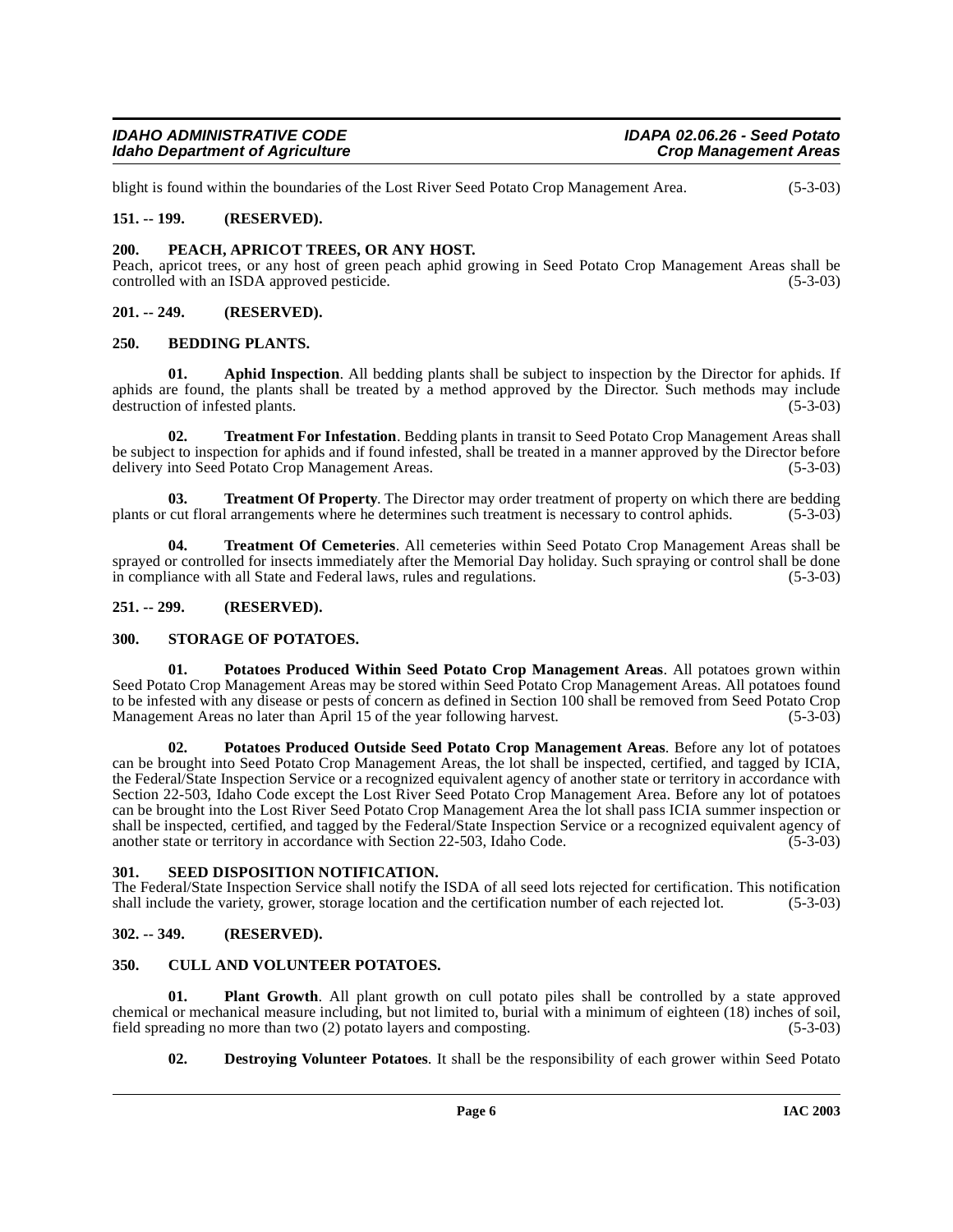## **IDAHO ADMINISTRATIVE CODE IDAPA 02.06.26 - Seed Potato Idaho Department of Agriculture**

Crop Management Areas to destroy all cull piles and volunteer potatoes growing on summer fallow, set-aside and non-cultivated areas of the grower's property. In the event that the grower fails to destroy such plants, the Director may order them destroyed at the expense of the grower. (5-3-03) may order them destroyed at the expense of the grower.

# <span id="page-6-0"></span>**351. -- 399. (RESERVED).**

# <span id="page-6-10"></span><span id="page-6-1"></span>**400. TRANSPORTATION OF POTATOES.**

<span id="page-6-8"></span>**01. Responsibilities**. It shall be the responsibility of the growers of rejected lots to keep contaminated trucks and equipment, infested vegetable matter and foliage from contaminating public roadways, neighboring fields and cellars. (5-3-03) and cellars. (5-3-03)

<span id="page-6-9"></span>**02. In Transit**. Potatoes in transit through Seed Potato Crop Management Areas shall be in covered vehicles. Potatoes in transit through Seed Potato Crop Management Areas shall not be unloaded in Seed Potato Crop Management Areas. (5-3-03)

# <span id="page-6-2"></span>**401. -- 449. (RESERVED).**

# <span id="page-6-3"></span>**450. PENALTY.**

Any person violating the provisions of these rules shall be subject to the penalty provisions of Title 22, Chapter 20, Idaho Code. (5-3-03) Idaho Code. (5-3-03)

# <span id="page-6-4"></span>**451. -- 499. (RESERVED).**

# <span id="page-6-7"></span><span id="page-6-5"></span>**500. POTATOES FOR CONSUMPTION.**

Potatoes for human and animal consumption, grown outside Seed Potato Crop Management Areas as defined in Section 020, shall be treated with a sprout inhibitor before being offered for sale within Seed Potato Crop Management Areas as defined in Section 020. Management Areas as defined in Section 020.

<span id="page-6-6"></span>**501. -- 999. (RESERVED).**